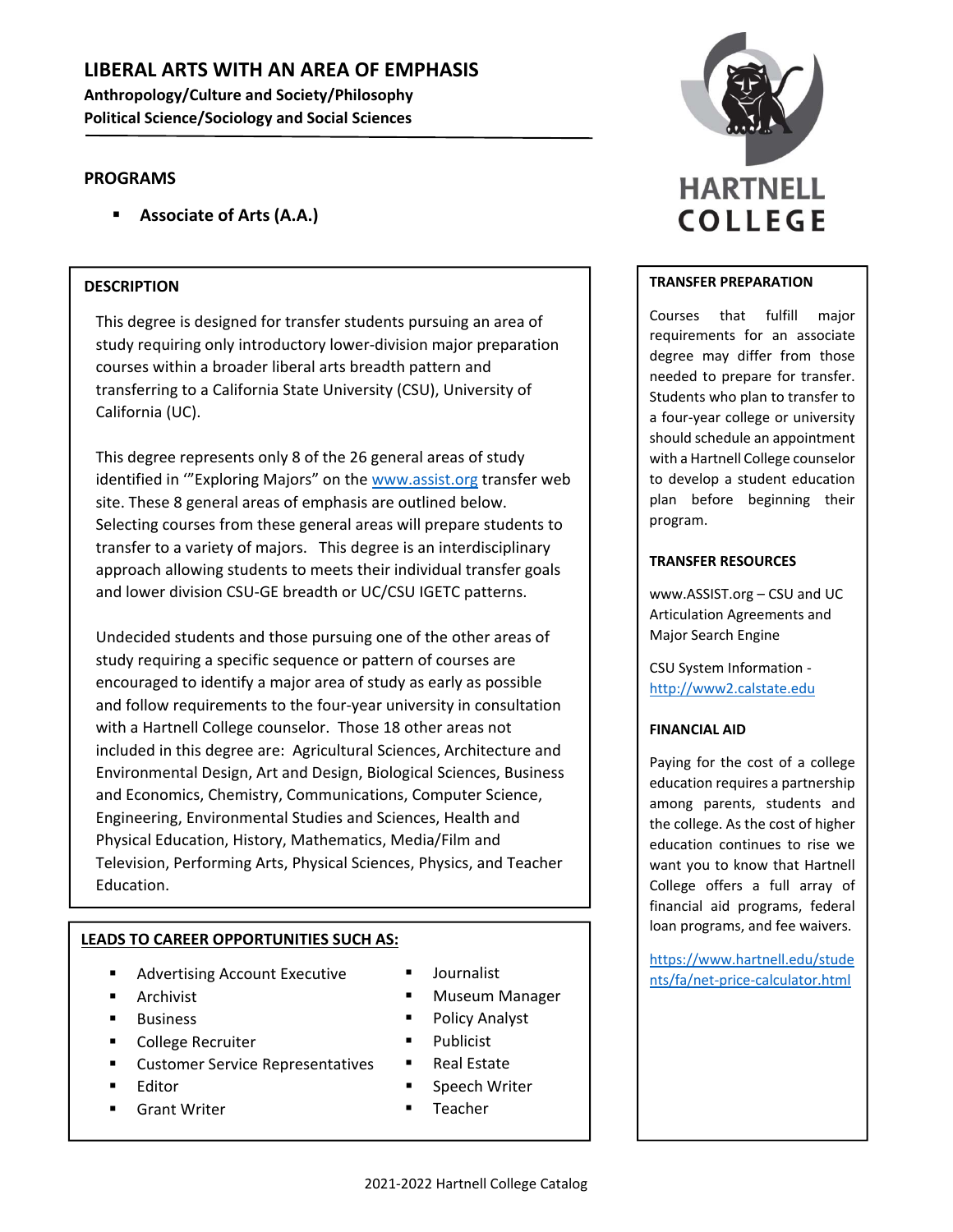# **LIBERAL ARTS WITH AN AREA OF EMPHASIS**

#### **Anthropology/Culture and Society/Philosophy/Political Science/Sociology and Social Sciences**

#### **ASSOCIATE OF ARTS**

**Program Outcomes**: Upon successful completion of this program a student will be able to:

- read, write, speak and verbally comprehend at a college level.
- define information needs, access information efficiently and effectively, evaluate information critically, and use information ethically.
- use quantitative and logical reasoning to analyze information evaluate ideas and solve problems.
- understand and respect the cultural, economic, social, political, biological and interdependence of global life.
- acquire an appreciation in and involvement in the creation or performance of the work of fine arts/music culture.

|    | Choose the General Education pattern related to your educational goal:                                                                                                                                                                                                |             |
|----|-----------------------------------------------------------------------------------------------------------------------------------------------------------------------------------------------------------------------------------------------------------------------|-------------|
|    | CSU-GE (see page 73)                                                                                                                                                                                                                                                  | 39 units    |
|    | IGETC (see page 75)                                                                                                                                                                                                                                                   | 34-37 units |
|    | Choose a SINGLE Area of Emphasis listed below. For the 18 units required, select courses from at<br>least two disciplines and from one of the disciplines, select at least two courses. Students can<br>double count General Education courses with area of emphasis. | 18 units    |
| з. | Include a 3-unit Hartnell College Ethnic Groups in the United States course.                                                                                                                                                                                          |             |
| 4. | Complete any elective necessary to total 60 transferable units required by the universities.                                                                                                                                                                          |             |

#### **Areas of Emphasis: Anthropology (AA.LAA)**

Anthropology is the study of humans and human societies. Branches of anthropology include cultural anthropology, physical anthropology, linguistic anthropology, and archaeology.

For the 18 units required, select courses from at least two disciplines; from one of the disciplines select at least two courses. *Students can double count General Education courses with the area of emphasis.*

| <b>REQUIRED MAJOR COURSES</b> |                                                |  |
|-------------------------------|------------------------------------------------|--|
|                               | <b>Agriculture Business Technology: ABT 90</b> |  |
|                               | Anthropology: ANT 1, 2, 10, 20                 |  |
|                               | Geography: GEG 1                               |  |
|                               | Geology: GEL 2                                 |  |
|                               | Library Instruction: LIB 2, 6, 7               |  |
|                               | Mathematics: MAT 13, 18                        |  |
|                               | Psychology: PSY 2                              |  |
|                               | Sociology: SOC 1                               |  |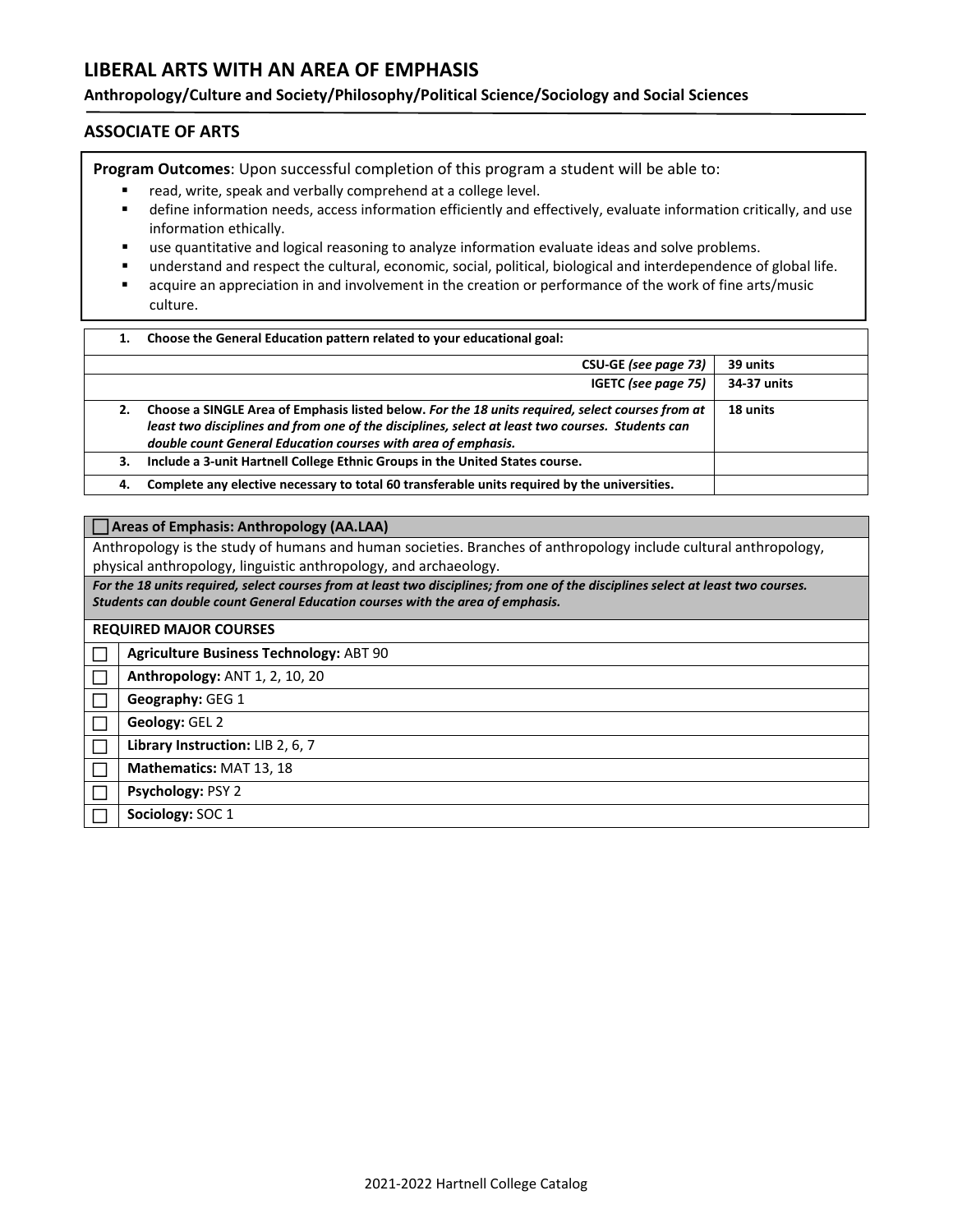### **CON'T OF LIBERAL ARTS WITH AN AREA OF EMPHASIS**

## **Anthropology/Culture and Society/Philosophy/Political Science/Sociology and Social Science**

| Areas of Emphasis: Culture and Society (AA.LACS)                                                                                                                                                                    |                                                                                                                        |  |  |  |
|---------------------------------------------------------------------------------------------------------------------------------------------------------------------------------------------------------------------|------------------------------------------------------------------------------------------------------------------------|--|--|--|
| The study of the diversity of human cultures is an inter-disciplinary activity. Cultural and ethnic study includes aspects of history,                                                                              |                                                                                                                        |  |  |  |
| language, literature, sociology, archaeology, art and art history, and other humanities and social sciences.                                                                                                        |                                                                                                                        |  |  |  |
| For the 18 units required, select courses from at least two disciplines; from one of the disciplines select at least two courses.<br>Students can double count General Education courses with the area of emphasis. |                                                                                                                        |  |  |  |
|                                                                                                                                                                                                                     |                                                                                                                        |  |  |  |
| <b>REQUIRED MAJOR COURSES</b>                                                                                                                                                                                       |                                                                                                                        |  |  |  |
|                                                                                                                                                                                                                     | <b>Administration of Justice: ADJ 2</b>                                                                                |  |  |  |
|                                                                                                                                                                                                                     | Anthropology: ANT 2                                                                                                    |  |  |  |
|                                                                                                                                                                                                                     | American Sign Language: ASL 1, 2                                                                                       |  |  |  |
|                                                                                                                                                                                                                     | <b>Art: ART 1A, 1B</b>                                                                                                 |  |  |  |
|                                                                                                                                                                                                                     | <b>Communication: COM 4</b>                                                                                            |  |  |  |
|                                                                                                                                                                                                                     | Early Childhood Education: ECE 2, 6, 53                                                                                |  |  |  |
|                                                                                                                                                                                                                     | <b>Education: EDU 1</b>                                                                                                |  |  |  |
|                                                                                                                                                                                                                     | Ethnic Studies: ETH 3, 4, 6, 7, 12                                                                                     |  |  |  |
|                                                                                                                                                                                                                     | Geography: GEG 10                                                                                                      |  |  |  |
|                                                                                                                                                                                                                     | <b>Health Education: HED 6</b>                                                                                         |  |  |  |
|                                                                                                                                                                                                                     | Mathematics: MAT 2, 10, 12, 13, 18                                                                                     |  |  |  |
|                                                                                                                                                                                                                     | Psychology: PSY 2, 25                                                                                                  |  |  |  |
|                                                                                                                                                                                                                     | Spanish: SPA 1, 1S, 1X, 2, 2S, 2X                                                                                      |  |  |  |
|                                                                                                                                                                                                                     | Social Justice Studies: SJS 20,22                                                                                      |  |  |  |
|                                                                                                                                                                                                                     | Sociology: SOC 1, 5, 15, 20, 30                                                                                        |  |  |  |
|                                                                                                                                                                                                                     | Theater: TAC 7, 23                                                                                                     |  |  |  |
|                                                                                                                                                                                                                     | <b>Areas of Emphasis: Philosophy (AA.LPH)</b>                                                                          |  |  |  |
|                                                                                                                                                                                                                     | Philosophy is a quest for a comprehensive understanding of human existence. The objective of philosophy is to consider |  |  |  |
|                                                                                                                                                                                                                     | the rational justification of logical inferences, human values, criteria for establishing the claims of knowledge and  |  |  |  |
|                                                                                                                                                                                                                     | certainly, and interpretations of the nature of reality.                                                               |  |  |  |
| For the 18 units required, select courses from at least two disciplines; from one of the disciplines select at least two courses.                                                                                   |                                                                                                                        |  |  |  |
|                                                                                                                                                                                                                     | Students can double count General Education courses with the area of emphasis.                                         |  |  |  |
| <b>REQUIRED MAJOR COURSES</b>                                                                                                                                                                                       |                                                                                                                        |  |  |  |
|                                                                                                                                                                                                                     | Philosophy: PHL 2, 10, 15                                                                                              |  |  |  |
|                                                                                                                                                                                                                     | History: HIS 4A, 4B, 5A, 5B, 47                                                                                        |  |  |  |
|                                                                                                                                                                                                                     | Library Instruction: LIB 2, 6, 7                                                                                       |  |  |  |
|                                                                                                                                                                                                                     | Mathematics: MAT 2, 10, 13, 18                                                                                         |  |  |  |